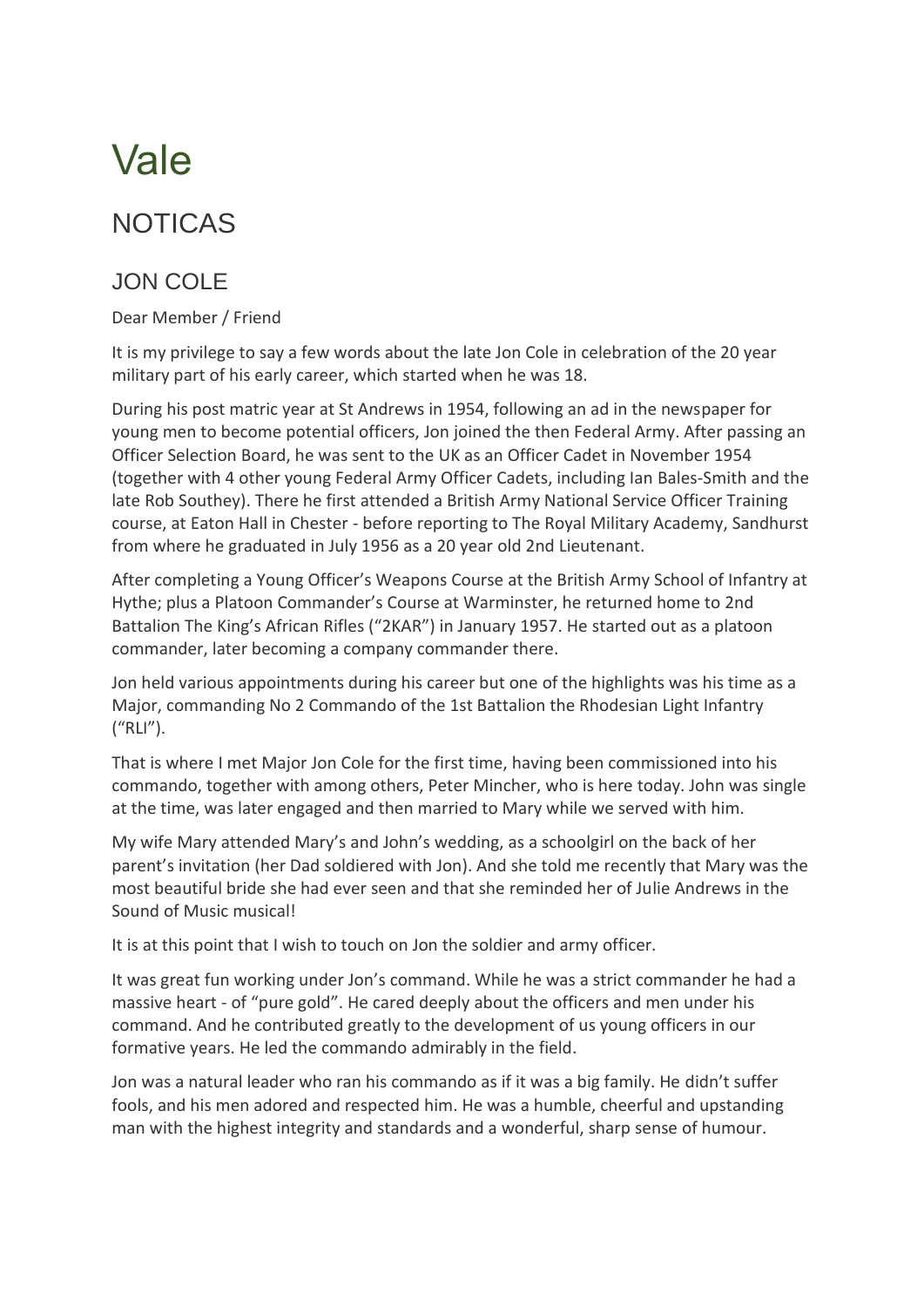He was always calm and clear-headed when the heat was on. He had a natural ability to relate to his men, right down to the most junior soldier. As Kipling says in his poem "IF"; Jon could: "Talk with crowds - and keep his virtue, and walk with Kings - nor loose the common touch", a most important and special quality for a good leader. With Jon, no matter who you were - what you saw was what you got. Jon was a leader who understood completely the vital importance of that "touchy-feely human relationship stuff - in handling soldiers. And he taught us that real, no-nonsense guys, who led real hard men into battle needed to take that touchy feely "stuff" very seriously indeed (often wrongly neglected in business as being a "soft issue").

There were no frills with this straight-talking, big and striking man with a great presence, who one couldn't help loving. It seems strange to say this about a so called steely-eyed soldier. But it is true. Just look again at the wonderful picture of him on the hymn sheet which - to me - captures what I am trying to say. And I've been privy to some of Jon's memoirs that he was writing - where he reflects about, when a young officer in 2KAR, being nicknamed "Cuddles Cole" by the officers' wives - because of the way he danced at mess dances! His Commando 2IC, then Captain Pat Hill who is here today; lovingly nicknamed him: "the great big furry Major from the north of Kathmandu". We called him that after a few beers in the mess - where he could also be a great participant, holding his own with the best.

Jon had one serious problem though. Soldiers spend a lot of time in close proximity and Jon was a deafening and relentless snorer. But Pat Hill - who - as Jon's 2IC had the unenviable job of sharing a tent with him on operations - had the solution. As the story goes, on retiring to their tent, often after a few beers in the mess tent, Pat would assemble a collection of missiles near his stretcher; including boots, takkies, mess tins, mugs, water bottles, and such like. These were piled up and then used to let fly at Jon who slept in the other corner of the tent - to wake him, every time he started snoring. And as the story goes – the next morning the Major's pillow was weighed down by this assortment of missiles launched at him throughout the night.

Jon graduated from the Rhodesian Army Staff College in 1970 and after spending some time as the second in command of the School of Infantry, he then also graduated from the South African Military Staff College, by then definitely attaining what could be called the "Military version of the business MBA - and bar"! His final military job was that of a Lt Col as the senior Army Director of Planning at what was to later become the Combined Forces Operations Headquarters.

It was after this that Jon elected to retire from the military in 1975 after 20 years of service; to then graduate as an MBA at the Graduate School of Business, at Cape Town University. This was followed by an extremely successful career as an executive and independent consultant in business management.

So – from his many ex military friends and colleagues, it has been a great privilege to have been part of Jon's journey in a life, which holds so many happy memories and it is time to say "au revoir" to an old friend! And we extend our heartfelt condolences on the loss of the great man (in every sense of the word) - to you - Mary, Fiona, Judi, Hugh and your families.

Pat Armstrong